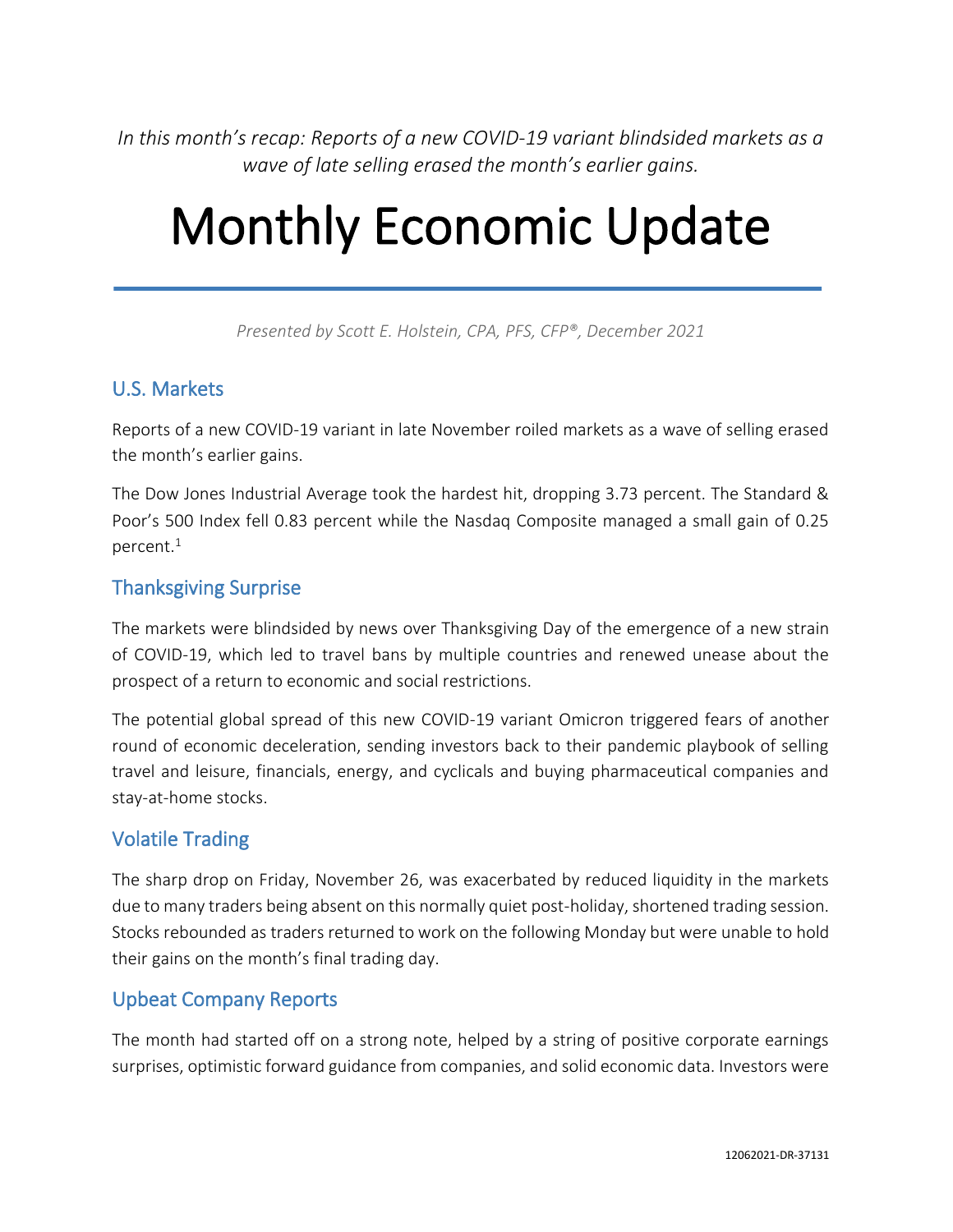particularly encouraged by the fact that businesses had navigated the challenges of a surge in Delta variant infections in the third quarter, rising inflation, and supply chain bottlenecks.

# Fed Headlines

Developments in Federal Reserve policy dominated much investor attention throughout the course of November. The first of these was the Fed announcement that it would begin its bond tapering program. Markets were unfazed by this news as they had long anticipated that the Fed would soon commence paring back its monthly bond purchases.

The second was the uncertainty surrounding whether Jerome Powell would be renominated to serve another four years as Fed chair. When President Biden finally announced his decision to renominate Powell, bond yields rose as investors became more certain that the Fed's monetary normalization policy would proceed as planned.

# Omicron Uncertainty

The consensus narrative of healthy economic expansion in 2022 was left a bit dented by the introduction of the Omicron variant. Many questions surround the new variant and its impact on global economies. Markets don't always respond efficiently within an information void, creating the potential for further volatility until more is known about Omicron.

# Sector Scorecard

Industry sector performance was mixed in November. Gains were posted in Consumer Discretionary (+3.03 percent), Consumer Staples (+1.25 percent), Materials (+1.97 percent), Real Estate (+1.21 percent), Technology (+5.33 percent), and Utilities (+1.26 percent). Losses were experienced in Communications Services (-3.06 percent), Energy (-2.73 percent), Financials (- 3.40 percent), Health Care (-1.11 percent), and Industrials (-1.05 percent).<sup>2</sup>

# What Investors May Be Talking About in December

In the coming weeks, markets will be sorting out news from Washington, updates on COVID variant Omicron, and economic reports.

On the economic front, investors are expected to keep a close eye on retail sales for the month of November, which are scheduled for release December 15. The November report will include the post-Thanksgiving start to the holiday shopping season and potentially be an advanced read on whether the supply chain bottlenecks might hamper holiday sales.<sup>3</sup>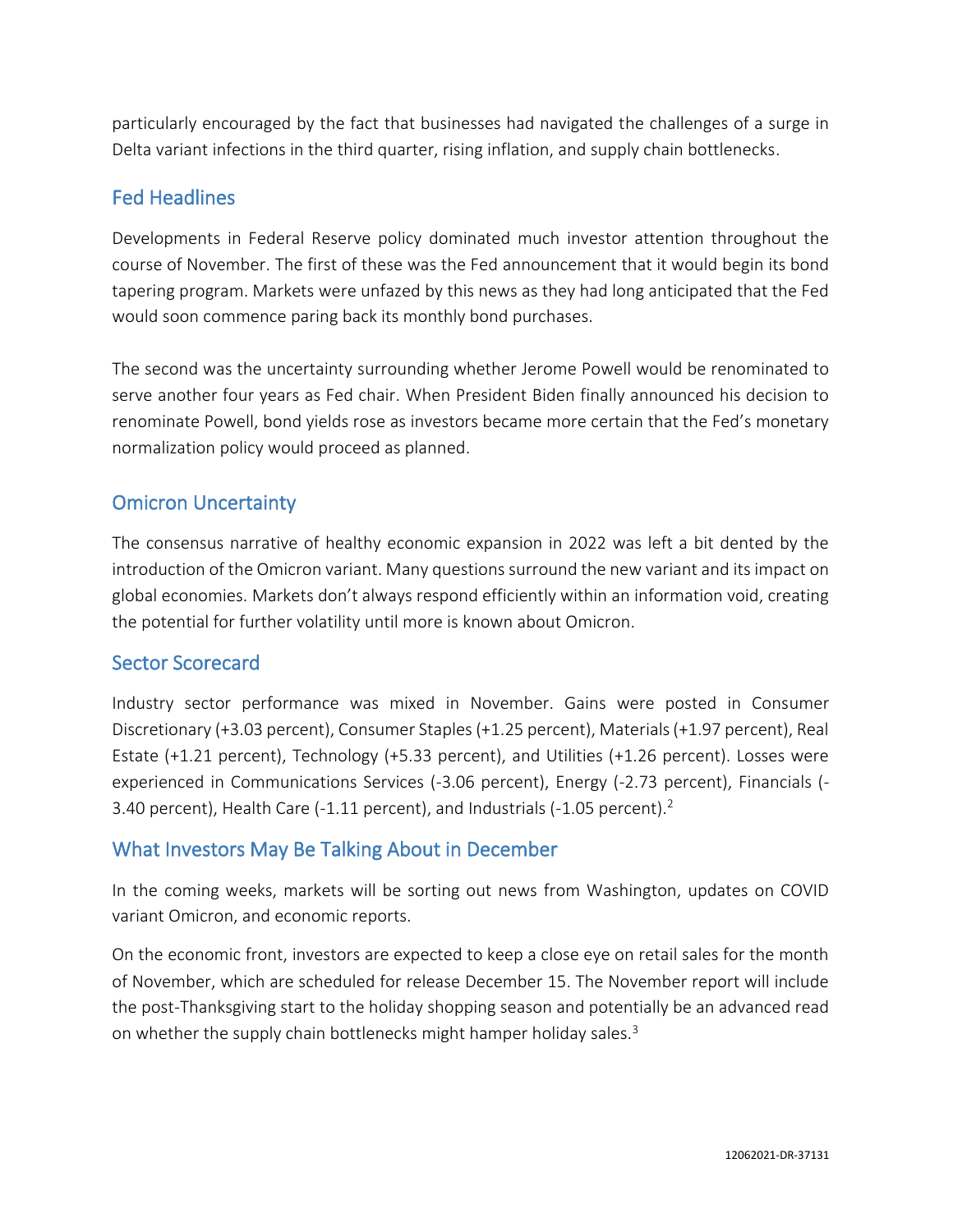Another anticipated report will be the Consumer Price Index, which will give an update on inflation trends. It's due on December 10. If inflation continues to run hot, it may test investor confidence.<sup>4</sup>

#### TIP OF THE MONTH



*Exercise is not only wise, it may also prove economical. In the long run, just keeping fit may save you thousands of dollars (or more) in medical bills that an unhealthy person may incur.*

# World Markets

A resurgence of Delta variant infections, spreading economic and social restrictions, and the emergence of a new COVID-19 variant sent international stocks broadly lower, with the MSCI-EAFE Index falling 3.79 percent in November.<sup>5</sup>

Major European markets dropped, with losses in Germany (-3.75 percent), the U.K. (-2.46 percent), and France (-1.60 percent).<sup>6</sup>

Pacific Rim markets also were under pressure. Hong Kong lost 7.49 percent, Japan tumbled 3.71 percent, and Australia slipped 0.92 percent.<sup>7</sup>

# **Indicators**

Gross Domestic Product: Economic growth in the third quarter was revised slightly higher, to 2.1 percent from 2.0 percent.<sup>8</sup>

Employment: Job growth rebounded as employers added 531,000 jobs in October. The unemployment rate fell to 4.6 percent, though the labor participation rate stayed stubbornly low at 61.6 percent.<sup>9</sup>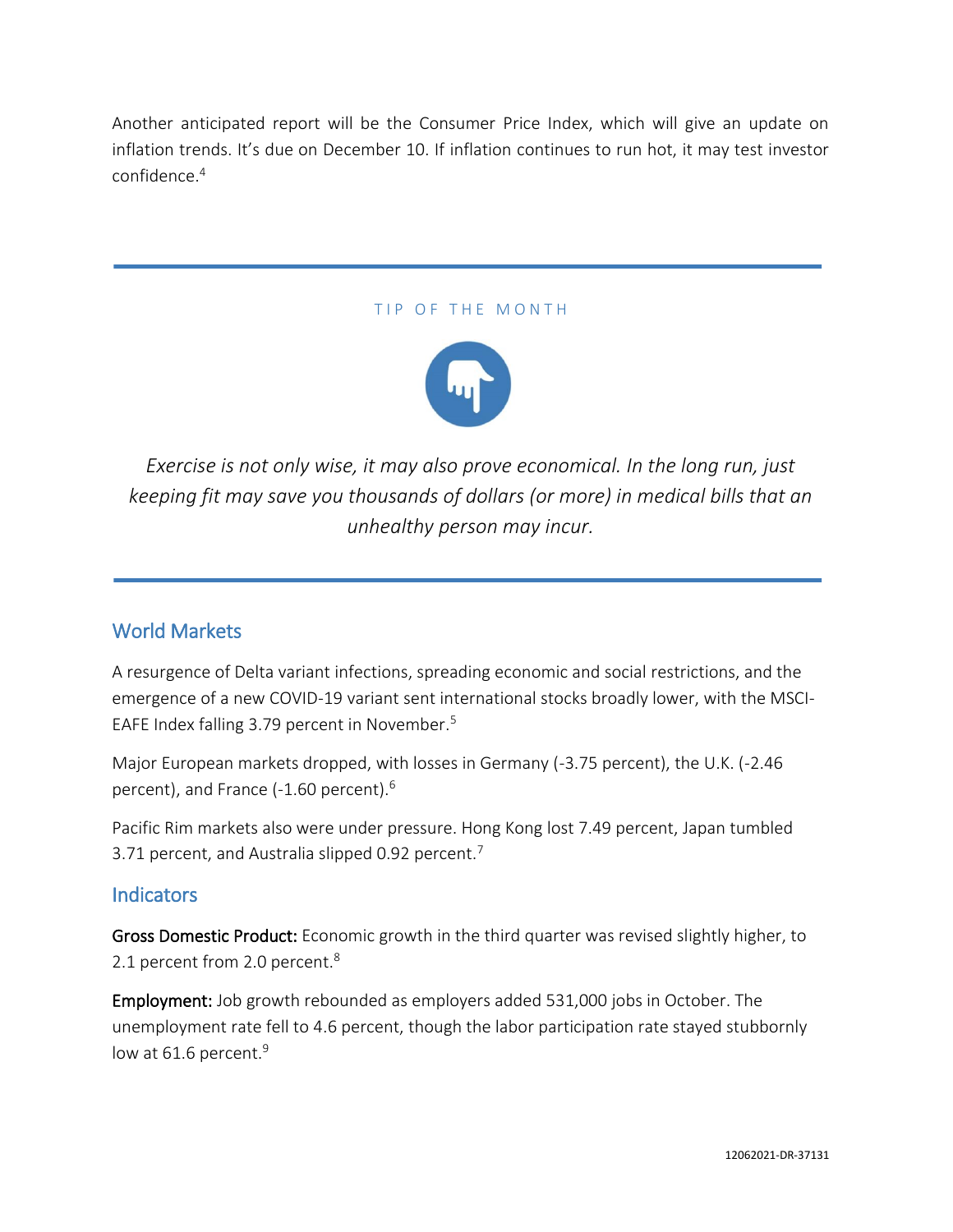Retail Sales: Retail sales rose 1.7 percent, exceeding expectations. This gain was, in part, attributed to higher costs and the pulling forward of holiday shopping as consumers worried about low inventory during the holiday season.<sup>10</sup>

Industrial Production: Industrial output rose 1.6 percent in October, reversing September's slide. About half of the monthly gain was attributed to the recovery from Hurricane Ida.<sup>11</sup>

Housing: Housing starts slipped 0.7 percent in October, a surprise downturn for market watchers who had expected an increase.<sup>12</sup>

Existing home sales rose 0.8 percent, though it was off 5.8 percent from October 2020, which represents a cyclical high. $^{13}$ 

New home sales increased 0.4 percent, though they were lower by 23.0 percent from a year earlier. The median price jumped nearly 18.0 percent year-over-year to \$407,700.<sup>14</sup>

Consumer Price Index: The prices of consumer goods and services increased 0.9 percent in October and jumped by 6.2 percent year-over-year. This represented the fifth straight month of over 5 percent annualized inflation and the sharpest year-over-year increase since 1990.<sup>15</sup>

Durable Goods Orders: Orders for long-lasting goods fell 0.5 percent, the second straight month of declines. However, excluding transportation, durable goods orders increased by 0.5 percent.<sup>16</sup>

## QUOTE OF THE MONTH



*"Create the highest, grandest vision possible for your life, because you become what you believe."*

*OPRAH WINFREY*

The Fed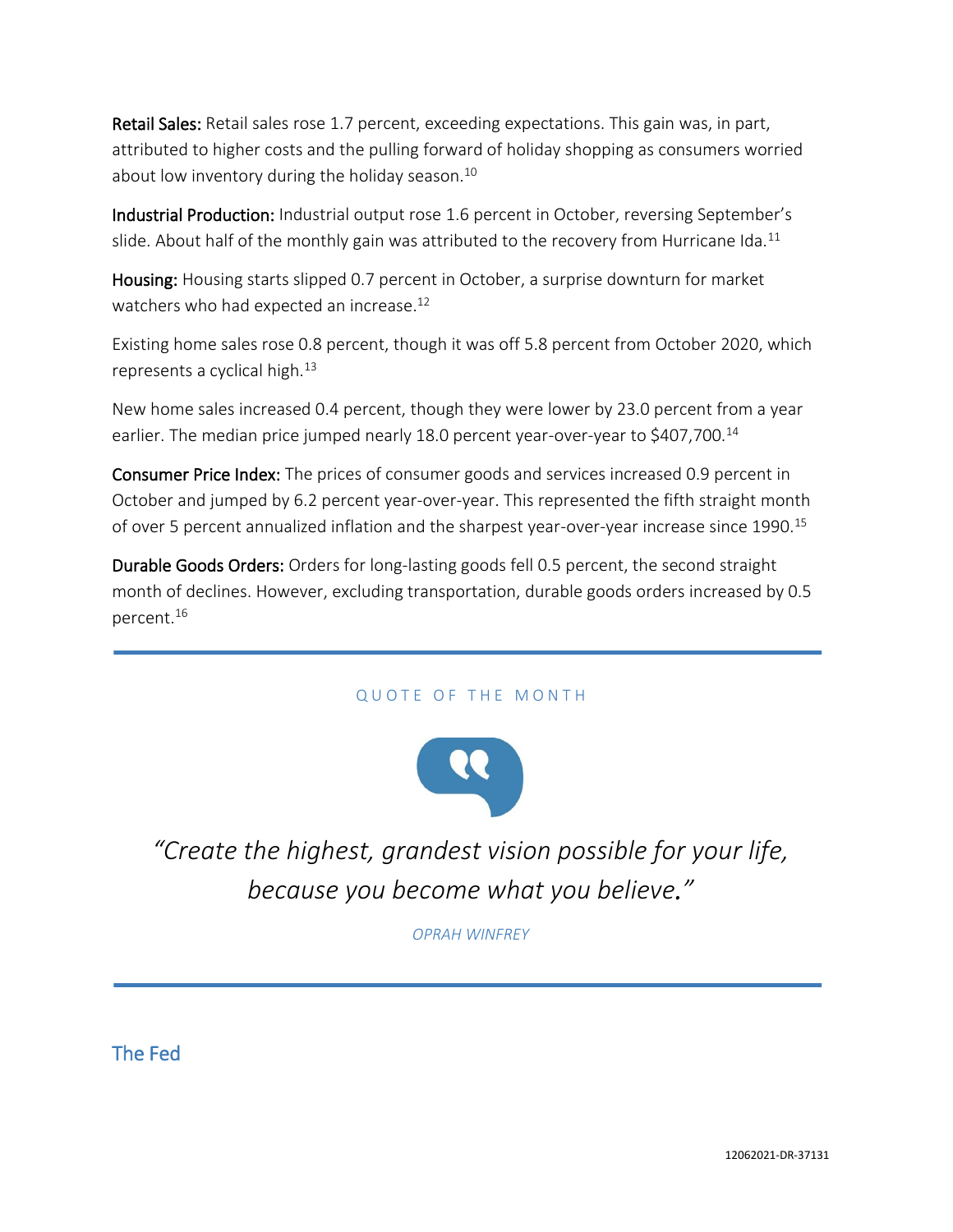Minutes from the November Federal Open Market Committee (FOMC) meeting showed an increasing concern over the persistence of inflation with the admission that inflationary pressures may take longer to abate than previously anticipated.

"The (Fed's) near-term outlook for inflation was revised up, as consumer food and energy prices had risen faster than expected and production bottlenecks and recent wage gains were seen as putting somewhat greater upward pressure on prices than had been anticipated," according to the minutes released following the Fed's two-day meeting that ended November 3.<sup>17</sup>

Reflecting that concern, several officials suggested that the Fed's bond tapering program may have to be accelerated in order to be ready to raise rates should inflation persist.<sup>18</sup>

| <b>MARKET INDEX</b>   | <b>Y-T-D CHANGE</b> | <b>November 2021</b> |
|-----------------------|---------------------|----------------------|
| <b>DJIA</b>           | 12.67%              | $-3.73%$             |
| <b>NASDAQ</b>         | 20.56%              | 0.25%                |
| S&P 500               | 21.59%              | $-0.83%$             |
|                       |                     |                      |
| <b>BOND YIELD</b>     | $Y-T-D$             | <b>November 2021</b> |
| <b>10 YR TREASURY</b> | 0.52%               | 1.44%                |

Sources: Yahoo Finance, November 30, 2021

Indices are unmanaged, do not incur fees or expenses, and cannot be invested into directly. These returns do not include dividends. 10-year Treasury real yield = projected return on investment, expressed as a percentage, on the U.S. government's 10-year bond.

## THE MONTHLY RIDDLE



*You see a large truck stopped just before the underpass of a low bridge. The driver informs you that his truck is 1" higher than the maximum clearance. This is the only road to his destination.*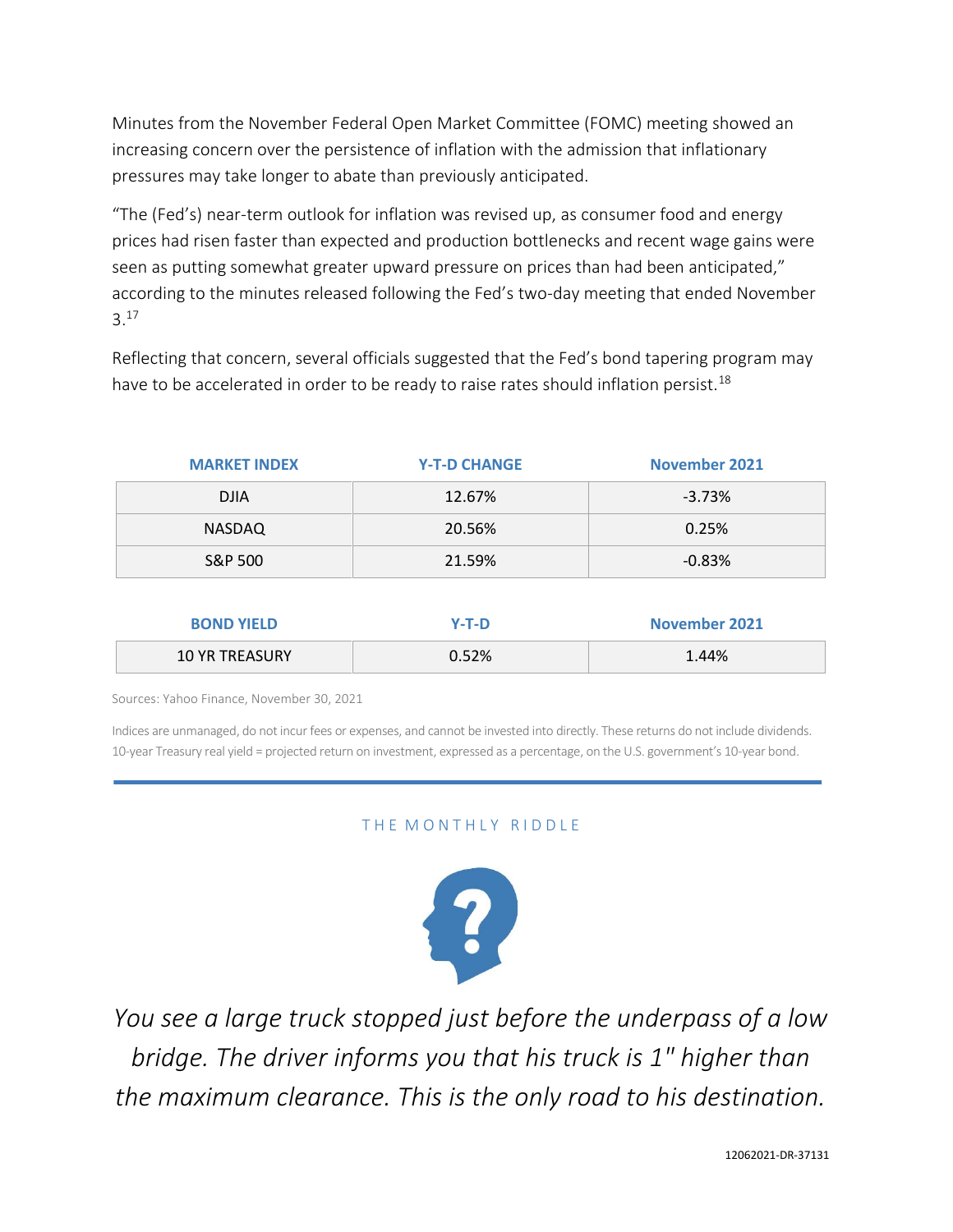# *What is the easiest way to help him get his truck through the underpass?*

*LAST MONTH'S RIDDLE: When can you add two to eleven and get one as the correct answer?*

*ANSWER: When you are figuring time. When you add two hours to eleven o'clock, you get one o'clock.*

Scott E. Holstein, CPA, PFS, CFP® may be reached at 800.458.9330 or info@prudentwm.com www.prudentwm.com

#### Know someone who could use information like this?

Please feel free to send us their contact information via phone or email. (Don't worry – we'll request their permission before adding them to our mailing list.)

Securities and investment advisory services offered through Cetera Advisor Networks LLC, member FINRA/SIPC, a registered investment advisor. Certain advisory services and financial planning services offered through Vicus Capital, Inc., a federally registered investment advisor. Cetera is under separate ownership from any other named entity. Please remember to contact Scott E. Holstein's Office if there are any changes in your personal/financial situation or investment objectives for the purpose of reviewing/evaluating/revising our previous recommendations and/or services. The information contained in this e-mail message is intended only for the personal and confidential use of the recipient(s) named above. If the reader of this message is not the intended recipient or an agent responsible for delivering it to the intended recipient, you are hereby notified that you have received this document in error and that any review, dissemination, distribution, or copying of this message is strictly prohibited. If you have received this communication in error, please notify us immediately by e-mail, and delete the original message. This communication is for informational purposes only and nothing herein should be construed as a solicitation, recommendation or an offer to buy or sell any securities or product. The information contained herein has been obtained from sources believed to be reliable but we do not guarantee accuracy or completeness. Client account information or transaction details do not supersede mailed confirmations or account statements which are the only official records containing this information. Electronic mail sent through the internet is not secure and could be intercepted by a third party. For your protection, avoid sending identifying information, such as account, Social Security, or card numbers to us or others. Further, do not send time-sensitive, action-oriented messages, such as transaction orders, fund transfer instructions, or check stop payments, as it is our policy not to accept such items electronically.

This material was prepared by MarketingPro, Inc., and does not necessarily represent the views of the presenting party, nor their affiliates. The information herein has been derived from sources believed to be accurate. Please note - investing involves risk, and past performance is no guarantee of future results. Investments will fluctuate and when redeemed may be worth more or less than when originally invested. This information should not be construed as investment, tax or legal advice and may not be relied on for the purpose of avoiding any Federal tax penalty. This is neither a solicitation nor recommendation to purchase or sell any investment or insurance product or service, and should not be relied upon as such. All market indices discussed are unmanaged and are not illustrative of any particular investment. Indices do not incur management fees, costs, or expenses. Investors cannot invest directly in indices. All economic and performance data is historical and not indicative of future results. The Dow Jones Industrial Average is a price-weighted index of 30 actively traded blue-chip stocks. The NASDAQ Composite Index is a market-weighted index of all over-the-counter common stocks traded on the National Association of Securities Dealers Automated Quotation System. The Standard & Poor's 500 (S&P 500) is a market-cap weighted index composed of the common stocks of 500 leading companies in leading industries of the U.S. economy. The Russell 2000 Index measures the performance of the small-cap segment of the U.S. equity universe. The CBOE Volatility Index® (VIX®) is a key measure of market expectations of near-term volatility conveyed by S&P 500 stock index option prices. NYSE Group, Inc. (NYSE:NYX) operates two securities exchanges: the New York Stock Exchange (the "NYSE") and NYSE Arca (formerly known as the Archipelago Exchange, or ArcaEx®, and the Pacific Exchange). NYSE Group is a leading provider of securities listing, trading and market data products and services. The New York Mercantile Exchange, Inc. (NYMEX) is the world's largest physical commodity futures exchange and the preeminent trading forum for energy and precious metals, with trading conducted through two divisions – the NYMEX Division, home to the energy, platinum, and palladium markets, and the COMEX Division, on which all other metals trade. The SSE Composite Index is an